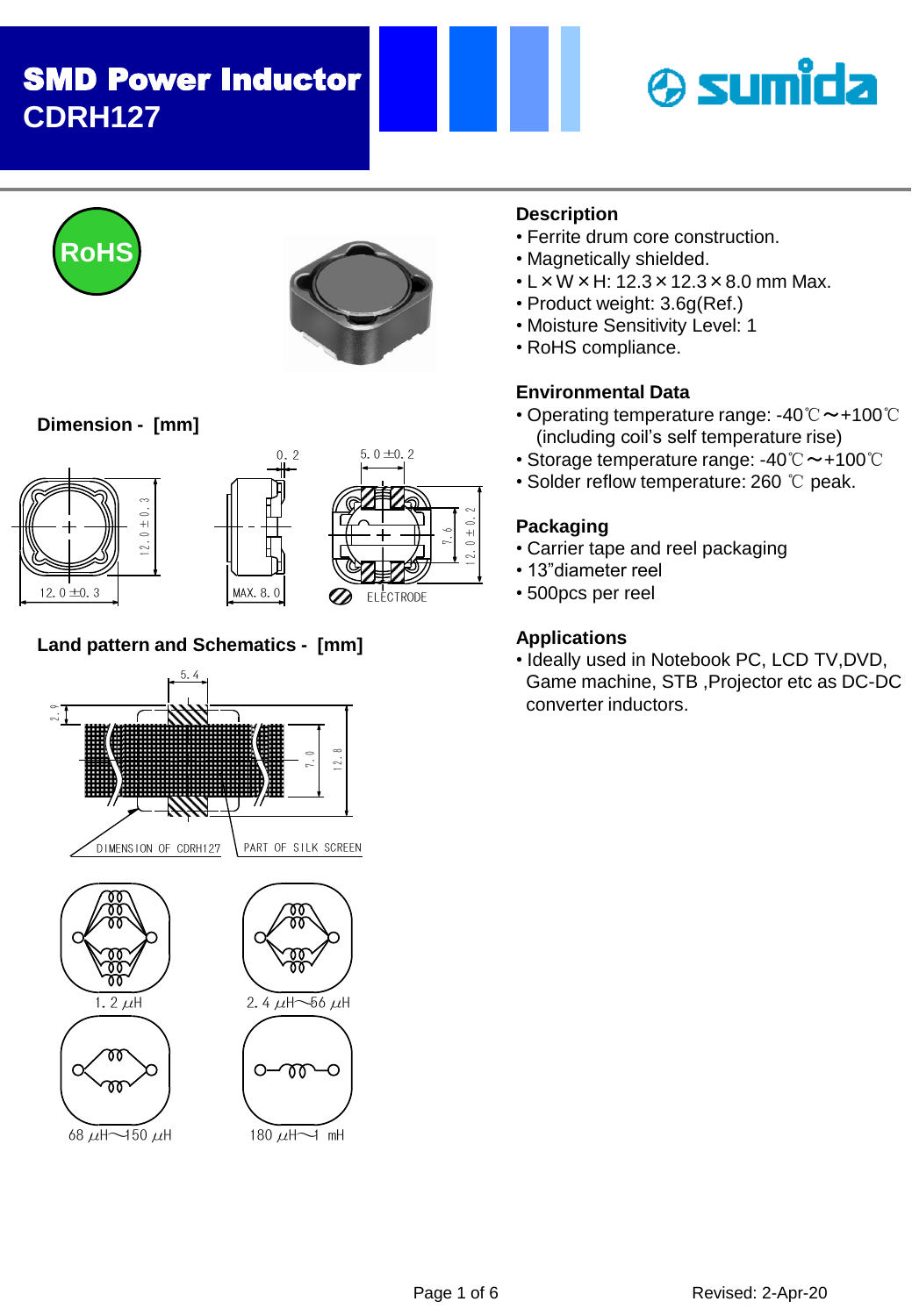

### **Electrical Characteristics**

| PART NO.        | <b>STAMP</b> | <b>INDUCTANCE</b><br>[WHTHIN]<br>$\mathsf{\divideontimes}1$ | D.C.R.<br>$(\Omega)$<br>(at $20^{\circ}$ C)<br>MAX.(TYP.) | <b>SATURATION</b><br><b>CURRENT</b><br>$(A)$ $\& 2$<br>MAX.(TYP.) | <b>TEMPERATURE</b><br><b>RISE CURRENT</b><br>$(A) \times 3$ |
|-----------------|--------------|-------------------------------------------------------------|-----------------------------------------------------------|-------------------------------------------------------------------|-------------------------------------------------------------|
| CDRH127NP-1R2NC | 1R2          | $+40$<br>$1.2\mu H - 20\%$                                  | 7.0m(5.2m)                                                | 19.2(24.0)                                                        | 11.3                                                        |
| CDRH127NP-2R4NC | 2R4          | $+40$<br>$2.4\mu H - 20\%$                                  | 11.5m(8.5m)                                               | 15.2(19.0)                                                        | 8.9                                                         |
| CDRH127NP-3R5NC | 3R5          | $+40$<br>$3.5\mu H - 20\%$                                  | 13.5m(10.0m)                                              | 12.4(15.5)                                                        | 8.4                                                         |
| CDRH127NP-4R7NC | 4R7          | $+40$<br>$4.7\mu H - 20\%$                                  | 15.8m(11.7m)                                              | 11.3(14.2)                                                        | 7.8                                                         |
| CDRH127NP-6R1NC | 6R1          | $+40$<br>$6.1 \mu H - 20\%$                                 | 17.6m(13.0m)                                              | 9.4(11.8)                                                         | 7.2                                                         |
| CDRH127NP-7R6NC | 7R6          | $+40$<br>$7.6\mu H - 20\%$                                  | 20.0m(15.0m)                                              | 8.8(11.0)                                                         | 6.5                                                         |
| CDRH127NP-100MC | 100          | 10 µH $\pm$ 20%                                             | 21.6m(16.0m)                                              | 7.6(9.5)                                                          | 6.3                                                         |
| CDRH127NP-120MC | 120          | 12 µH $\pm$ 20%                                             | 24.3m(18.0m)                                              | 7.3(9.2)                                                          | 5.8                                                         |
| CDRH127NP-150MC | 150          | 15 µH $\pm$ 20%                                             | 27.0m(20.0m)                                              | 6.2(7.8)                                                          | 5.5                                                         |
| CDRH127NP-180MC | 180          | 18 µH $\pm$ 20%                                             | 39.2m(29.0m)                                              | 5.6(7.1)                                                          | 4.9                                                         |
| CDRH127NP-220MC | 220          | 22 µH $\pm$ 20%                                             | 43.2m(32.0m)                                              | 5.1(6.4)                                                          | 4.4                                                         |
| CDRH127NP-270MC | 270          | 27 µH $\pm$ 20%                                             | 45.9m(34.0m)                                              | 4.7(5.9)                                                          | 3.9                                                         |
| CDRH127NP-330MC | 330          | 33 µH $\pm$ 20%                                             | 64.8m(48.0m)                                              | 4.2(5.3)                                                          | 3.5                                                         |
| CDRH127NP-390MC | 390          | 39 µH $\pm$ 20%                                             | 72.9m(54.0m)                                              | 4.0(5.0)                                                          | 3.4                                                         |
| CDRH127NP-470MC | 470          | 47 µH $\pm$ 20%                                             | 0.10(76.0m)                                               | 3.6(4.5)                                                          | 3.2                                                         |
| CDRH127NP-560MC | 560          | 56 µH $\pm$ 20%                                             | 0.11(83.0m)                                               | 3.0(3.8)                                                          | 2.80                                                        |
| CDRH127NP-680MC | 680          | 68 µH $\pm$ 20%                                             | 0.14(0.10)                                                | 2.80(3.5)                                                         | 2.50                                                        |
| CDRH127NP-820MC | 820          | 82 µH $\pm$ 20%                                             | 0.16(0.12)                                                | 2.56(3.2)                                                         | 2.35                                                        |
| CDRH127NP-101MC | 101          | 100µH $\pm$ 20%                                             | 0.22(0.17)                                                | 2.40(3.0)                                                         | 2.05                                                        |
| CDRH127NP-121MC | 121          | 120 $\mu$ H $\pm$ 20%                                       | 0.25(0.18)                                                | 2.28(2.85)                                                        | 1.95                                                        |
| CDRH127NP-151MC | 151          | 150 $\mu$ H $\pm$ 20%                                       | 0.28(0.21)                                                | 1.96(2.45)                                                        | 1.80                                                        |
| CDRH127NP-181MC | 181          | 180µH $\pm$ 20%                                             | 0.35(0.26)                                                | 1.84(2.30)                                                        | 1.68                                                        |
| CDRH127NP-221MC | 221          | 220µH $\pm$ 20%                                             | 0.39(0.29)                                                | 1.60(2.00)                                                        | 1.55                                                        |
| CDRH127NP-271MC | 271          | $270 \mu H \pm 20\%$                                        | 0.56(0.42)                                                | 1.48(1.85)                                                        | 1.40                                                        |
| CDRH127NP-331MC | 331          | 330µH $\pm$ 20%                                             | 0.64(0.47)                                                | 1.32(1.65)                                                        | 1.30                                                        |
| CDRH127NP-391MC | 391          | 390µH $\pm$ 20%                                             | 0.70(0.52)                                                | 1.24(1.55)                                                        | 1.20                                                        |
| CDRH127NP-471MC | 471          | 470 $\mu$ H $\pm$ 20%                                       | 0.98(0.73)                                                | 1.12(1.40)                                                        | 1.08                                                        |
| CDRH127NP-561MC | 561          | 560µH $\pm$ 20%                                             | 1.07(0.79)                                                | 1.02(1.28)                                                        | 0.98                                                        |
|                 |              |                                                             |                                                           |                                                                   |                                                             |
| CDRH127NP-681MC | 681          | 680µH $\pm$ 20%                                             | 1.46(1.12)                                                | 0.96(1.20)                                                        | 0.82                                                        |
| CDRH127NP-821MC | 821          | 820µH $\pm$ 20%                                             | 1.64(1.26)                                                | 0.86(1.08)                                                        | 0.75                                                        |
| CDRH127NP-102MC | 102          | 1.0 mH $\pm$ 20%                                            | 1.82(1.40)                                                | 0.77(0.96)                                                        | 0.70                                                        |

 $\%$ 1 Measured frequency L 1.2μH  $\sim$  7.6μH ; at 100 kHz

10  $\mu$ H  $\sim$  1 mH ; at 1 kHz

※2 Saturation current: This indicates the value of D.C. current when the inductance becomes 25% lower than it's initial value. (Ta=20℃)

 $\%3$  Temperature rise current : The actual value of D.C. current when the temperature of coil becomes  $\triangle T=40^{\circ}C$  (Ta=20°C).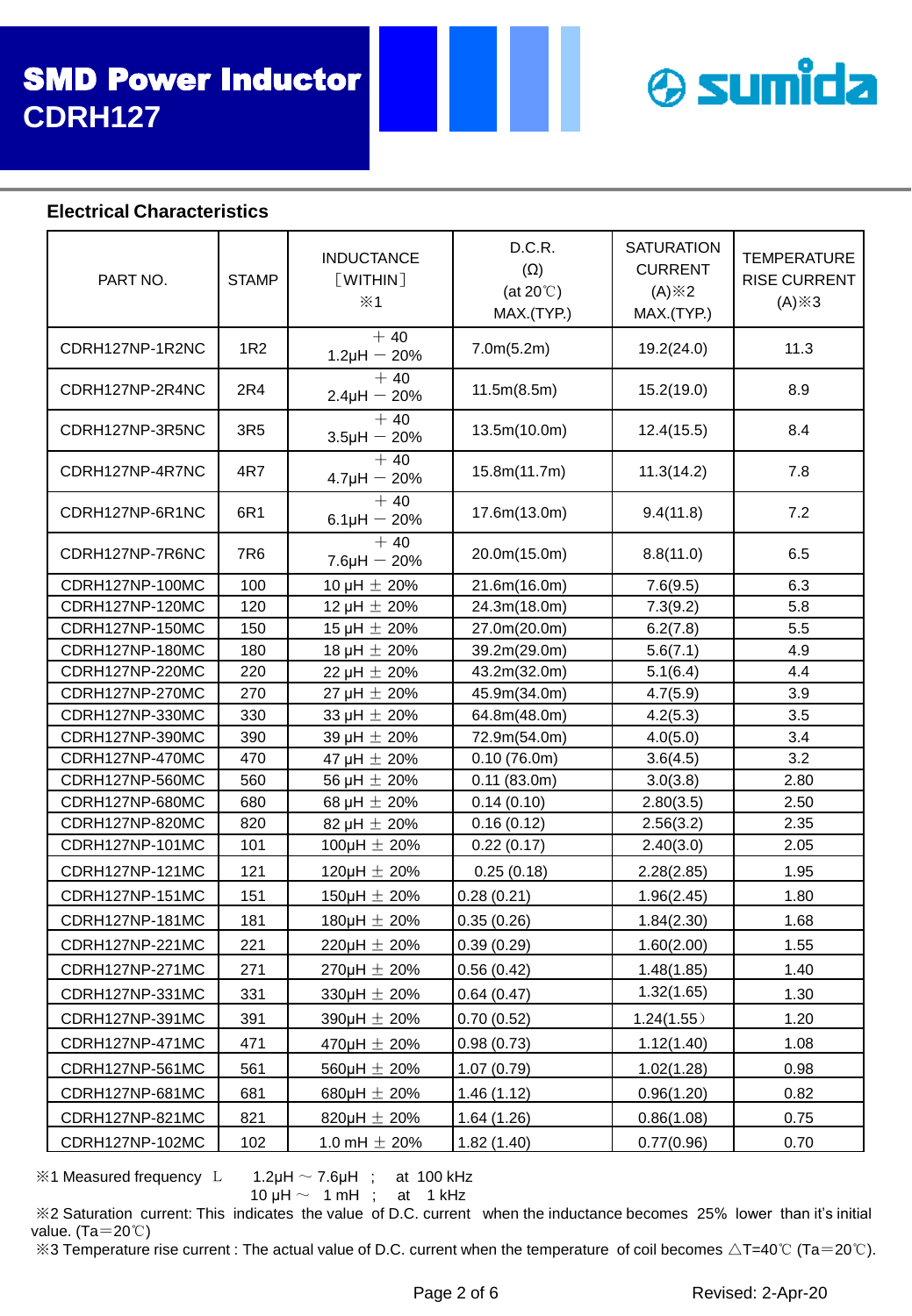# **& sumida**

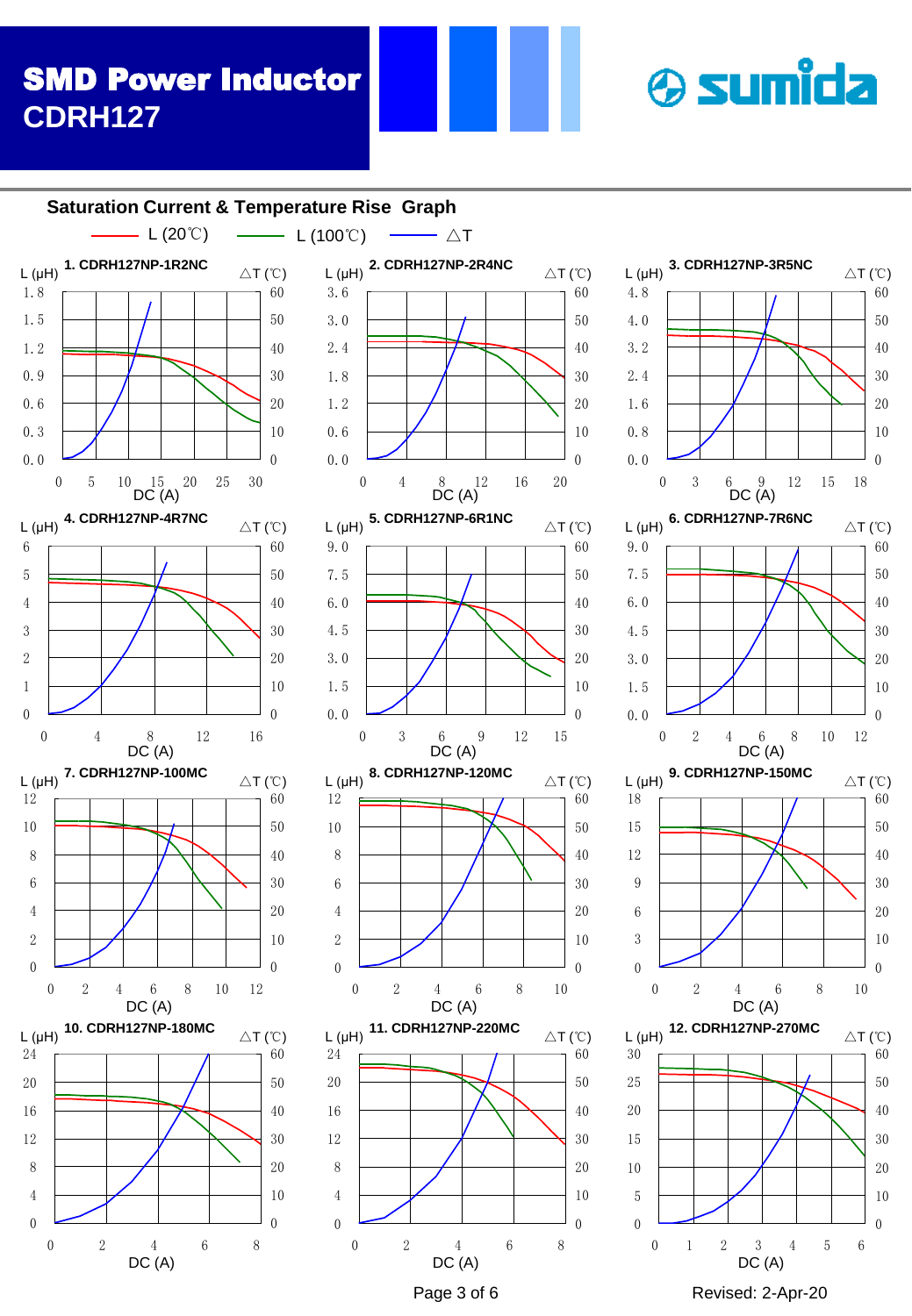# SMD Power Inductor **CDRH127**

#### $\begin{array}{ccccccc}\n0.8 & 1.2 & 1.6 & 2.0 & 2.4 \\
\hline\nDC (A) & & & & \n\end{array}$   $\begin{array}{ccccccc}\n0.0 & 0.4 & 0.8 & 1.2 & 1.6 \\
DC (A) & & & \n\end{array}$   $\begin{array}{ccccccc}\n0.0 & 0.4 & 0.8 & 1.2 & 1.6 \\
DC (A) & & & \n\end{array}$  0.0 0.4 0.8 1.2 1.6 2.0 0.0 0.4 0.8 1.2 1.6 2.0 2.4 0.0 0.5 1.0 1.5 2.0 2.5  $\Omega$   $\Omega$  0.0 0.5 1.0 1.5 2.0 2.5 3.0  $\Omega$  0.0 0.6 1.2 1.8 2.4 3.0 3.6  $\Omega$   $\Omega$  0.0 0.6 1.2 1.8 2.4 3.0 3.6  $\Omega$   $\theta$  1 2 3 4  $\theta$  1 2 3 4  $\Omega$  1 2 3 4 5  $\overline{0}$  1 2 3 4 5 0 1 2  $D C (A)$  4 5 6 0 1 2  $\frac{3}{\text{DC (A)}}$  4 5 6 **13. CDRH127NP-330MC** L (μH) △T (℃) **14. CDRH127NP-390MC** L (μH) △T (℃) **15. CDRH127NP-470MC** L (μH) △T (℃)  $\overline{D}C$  (A)  $L(\mu H)$  $DC(A)$ **17. CDRH127NP-680MC** L (μH) △T (℃) **18. CDRH127NP-820MC** L (μH) △T (℃)  $D\overline{C}$  (A) **19. CDRH127NP-101MC** L (μH) △T (℃) **20. CDRH127NP-121MC** L (μH) △T (℃) DC (A) **21. CDRH127NP-151MC**  $L(\mu H)$  <sup>21.</sup> CDRH12/NP-131MC  $\Delta T(\text{C})$ DC (A) **16. CDRH127NP-560MC** △T (℃) DC (A) DC (A) **22. CDRH127NP-181MC** L (μH) △T (℃)  $DC(A)$ **23. CDRH127NP-221MC** L (μH) △T (℃)  $DC(A)$ **24. CDRH127NP-271MC** L (μH) △T (℃) DC (A) **Saturation Current & Temperature Rise Graph**  $-L(20^{\circ}\text{C})$   $\longrightarrow$   $L(100^{\circ}\text{C})$   $\longrightarrow$   $\triangle T$

**& sumida**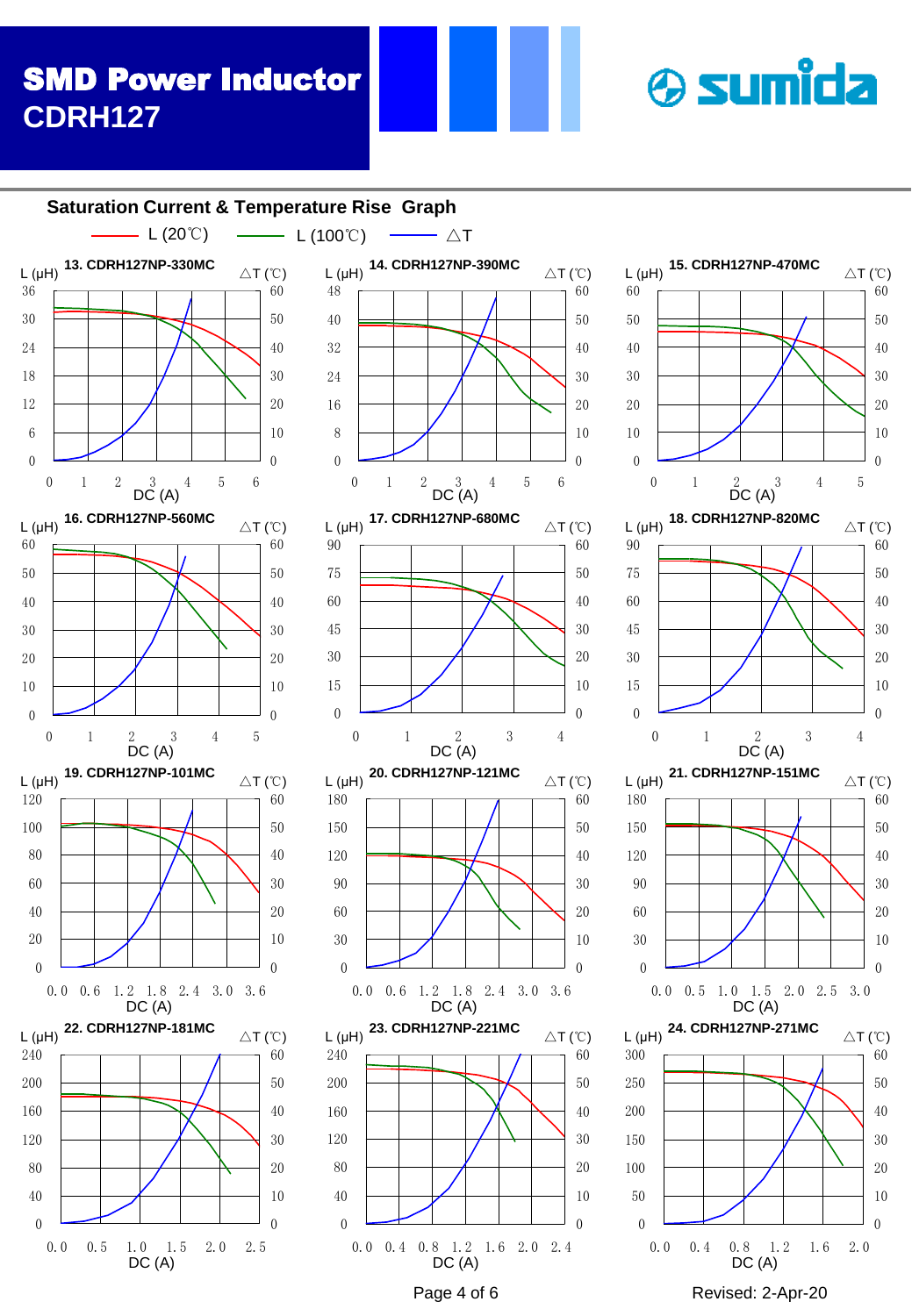# SMD Power Inductor **CDRH127**

#### 0<br>
0<br>
0<br>
0<br>
DC(A)<br>
DC(A)<br>
Page 5 of 6<br>
Revised: 2-Apr-20 0.0 0.2 0.4 0.6 0.8 1.0  $\Omega$   $\theta$  0.0 0.3 0.6 0.9 1.2 1.5 0.0 0.3 0.6 0.9 1.2 1.5  $\theta$  0.0 0.3 0.6 0.9 1.2 1.5 1.8<br>DC (A) **Saturation Current & Temperature Rise Graph 25. CDRH127NP-331MC** L (μH) △T (℃)  $L(\mu H)$ DC (A) **31. CDRH127NP-102MC** L (μH) △T (℃) **28. CDRH127NP-561MC** △T (℃) DC (A) L (20℃)  $\longrightarrow$  L (100℃)  $\longrightarrow \triangle T$

DC (A)





**& sumida**